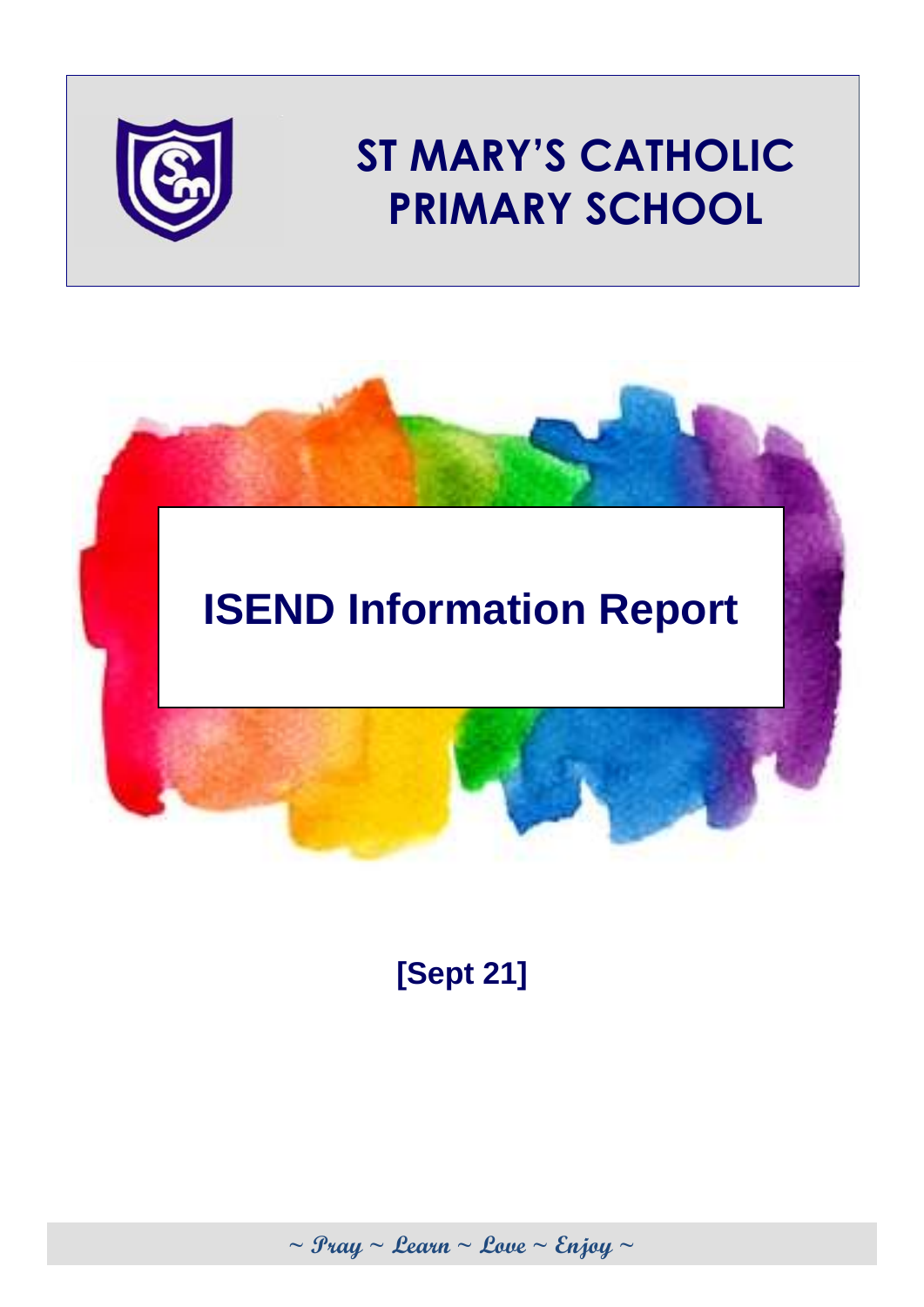## **Introduction**

At St Mary's, we are committed to ensuring that our curriculum is fully inclusive so that all children have the very best chance at succeeding and reaching their full potential in life, regardless of their level of ability or need. We recognize the uniqueness of each child and tailor our provision according to their individual needs and contexts.

### **Aims**

The Children and Families Act 2014 says that all maintained schools must publish a Special Educational Needs (SEN) Information Report every year. This report explains how our school and nursery meets the needs of children with SEND. It will be shown on our school website and in the 'local offer' on www.eastsussex.gov.uk. In the report, we explain how we meet our duties towards children with special educational needs and disabilities through our support and provision.

This report links to our SEN policy. For more information on the law and guidance we follow, see [www.eastsussex.gov.uk/localoffer](http://www.eastsussex.gov.uk/localoffer)

We will keep this report up to date. The Governors will also review this report every year, and will involve children and parents. If you want to give us feedback about the report, please contact the school office

## **Part A – Overview of SEND at St Mary's**

## **Part B – SEND Provision at St Mary's**

## **Part C – Frequently Asked Questions**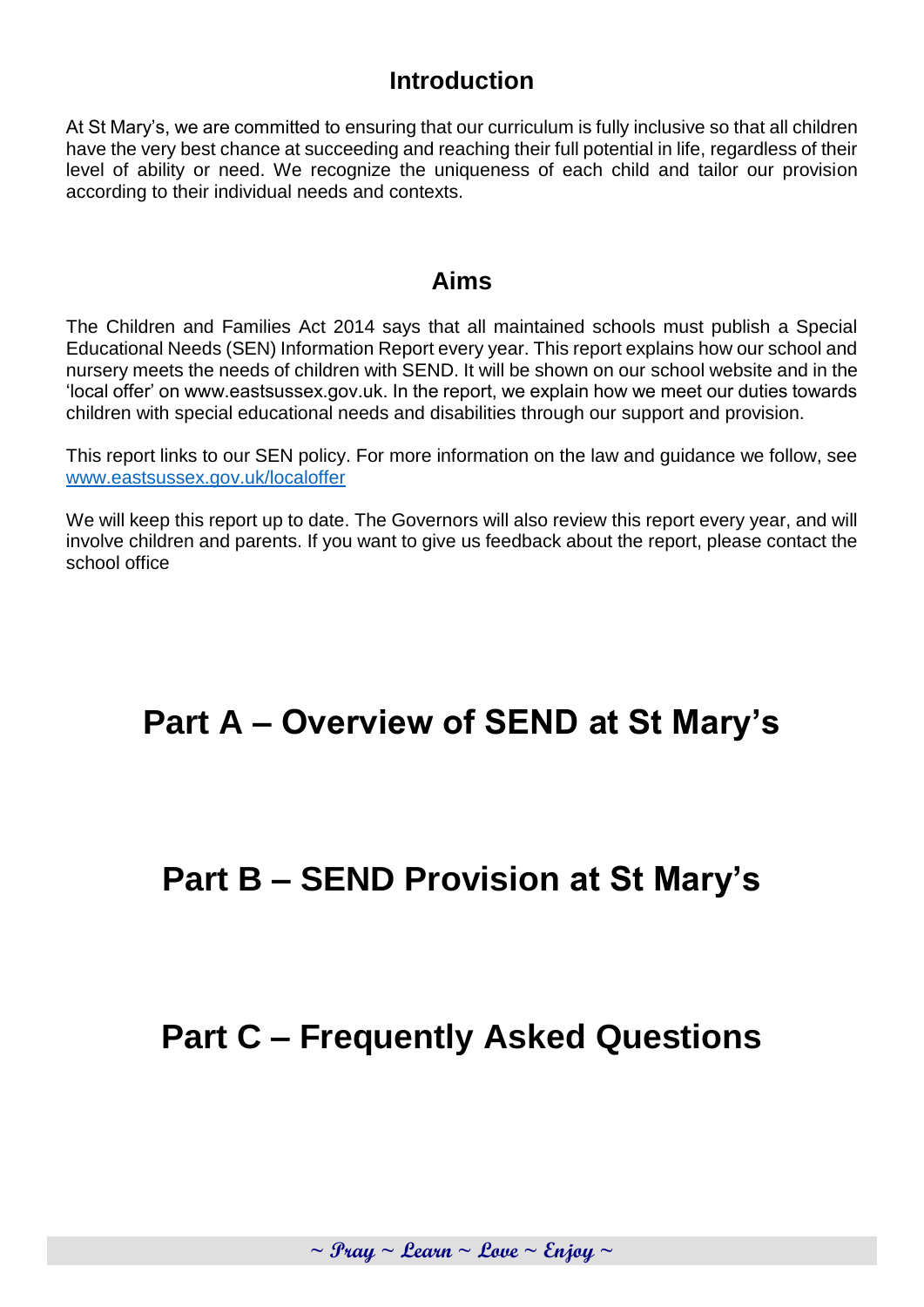## **Overview of SEND at St Mary's**

At St Mary's, there are:

- 217 children on role in Reception through to Year Six
- 15 pupils identified as needing SEND support
- 3 pupils have an Education Health Care Plan (EHCP)
- 1 pupil with an Individual Health Care Plan (IHCP)

At St Mary's, we have a dedicated Inclusion Team to support pupils with SEND in making progress against their target areas.

The Inclusion Team is led and directed by the SENCo/Inclusion Lead.

| <b>Name</b>               | Role / Responsibility                          |
|---------------------------|------------------------------------------------|
| <b>Mr Daniel Getty</b>    | <b>SENCo and Inclusion Lead</b>                |
| <b>Mrs Alison Pallant</b> | Speech and Language Learning Support Assistant |
| Mrs Sheenagh Thorpe       | <b>Inclusion Learning Support Assistant</b>    |
| Mr Owen Coleman           | <b>Inclusion Learning Support Assistant</b>    |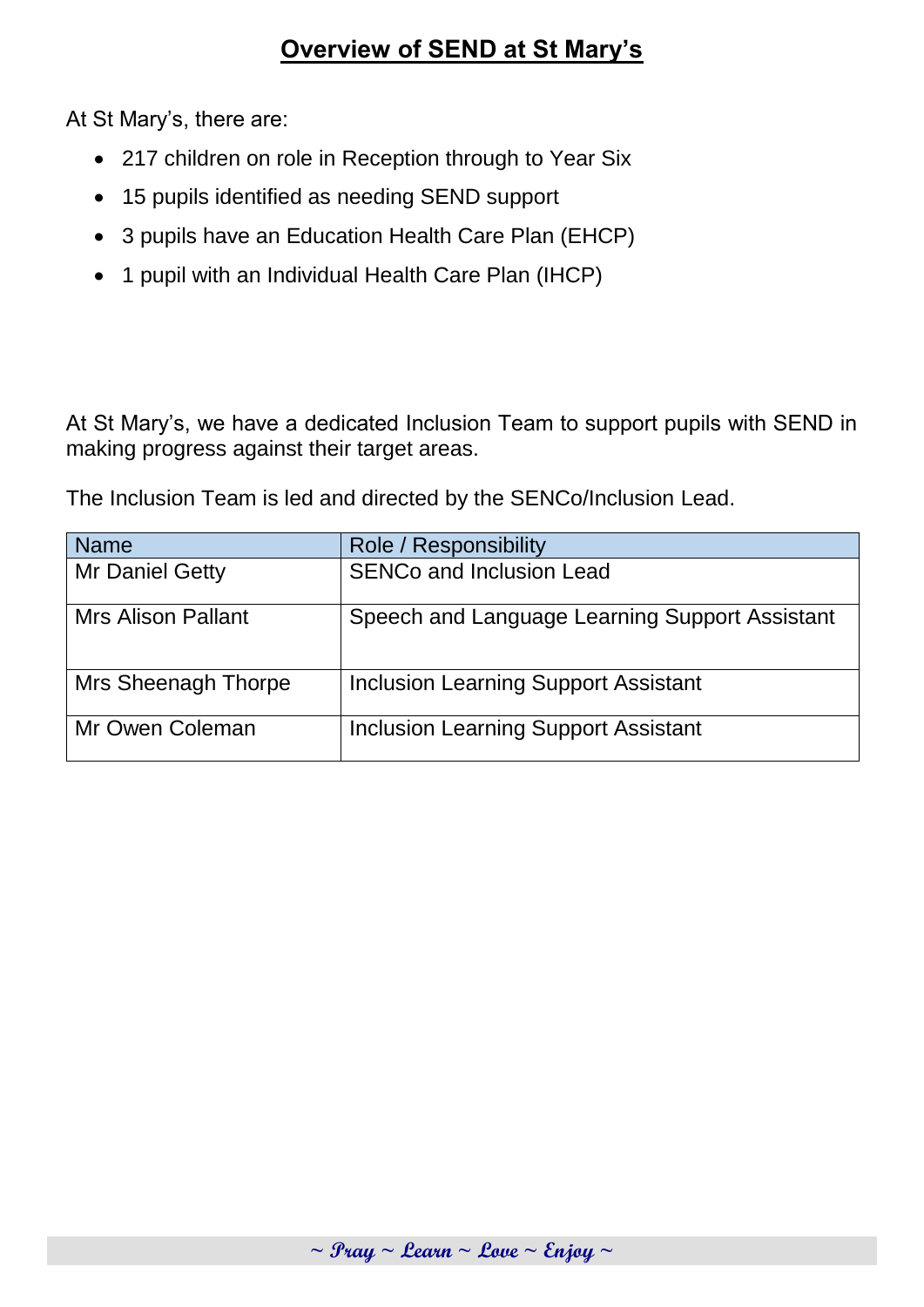## **SEND Provision at St Mary's**

There are four broad areas of need, as set out in the SEND Code of Practice:

| Communication and Interaction                              | Cognition and Learning        |
|------------------------------------------------------------|-------------------------------|
| Social, Emotional and Mental Health<br><b>Difficulties</b> | Sensory and/or Physical Needs |

St Mary's uses the graduated approach to supporting pupils, recognising that **all** children will benefit from Quality First Teaching practices, that **some** children will need targeted intervention beyond this and that a **few** children will need additional specialist intervention in order to achieve the best outcomes.



The table below sets out how St Mary's supports children whose needs fall within the four broad areas of need through the three waves of intervention.

| <b>Area of Need</b>                                                                                                                                                                                                                                                                                                                                                                                                                                                                                      | <b>Quality First</b><br><b>Teaching</b>                                                                                                                                                                                                                                                                                                                 | <b>Targeted Support</b>                                                                                                                                                                                                                                                                                                                           | <b>Specialist Support</b>                                                                                                                                                                                                                                                                                                                                                                                                                                                                                                                                                                                                                                       |
|----------------------------------------------------------------------------------------------------------------------------------------------------------------------------------------------------------------------------------------------------------------------------------------------------------------------------------------------------------------------------------------------------------------------------------------------------------------------------------------------------------|---------------------------------------------------------------------------------------------------------------------------------------------------------------------------------------------------------------------------------------------------------------------------------------------------------------------------------------------------------|---------------------------------------------------------------------------------------------------------------------------------------------------------------------------------------------------------------------------------------------------------------------------------------------------------------------------------------------------|-----------------------------------------------------------------------------------------------------------------------------------------------------------------------------------------------------------------------------------------------------------------------------------------------------------------------------------------------------------------------------------------------------------------------------------------------------------------------------------------------------------------------------------------------------------------------------------------------------------------------------------------------------------------|
| <b>Communication</b><br>and Interaction<br>Difficulties can include:<br>Understanding<br>language (receptive<br>language);<br>Using language<br>(expressive<br>language);<br>Understanding how<br>to communicate<br>socially with other<br>people (social<br>language);<br>Recognising and<br>$\bullet$<br>managing emotions<br>(emotional literacy);<br>Students may have<br>conditions such as:<br>Specific Language<br>Disorder, ASD/ASC<br>(Autism), speech<br>sound disorders/delay,<br>stammering. | • Quality First<br>teaching with<br>appropriate<br>differentiation<br>(including best<br>SEND practice)<br>• Visual aids to<br>support key<br>vocabulary,<br>concepts and<br>themes;<br>• Dedicated and<br>caring staff who<br>value all students<br>regardless of ability;<br>• Access to<br>assessment for<br>identification of<br>significant needs. | As for all St Mary's<br>pupils plus<br>• Assessment and<br>identification of<br>speech and<br>language need and<br>feedback to parents<br>and staff<br>• Small group<br>sessions with<br>specialist Learning<br>Support Assistant;<br>• In-class Learning<br><b>Support Assistants</b><br>help in some<br>lessons;<br>• Transition<br>programmes. | As for all St Mary's<br>pupils plus<br>$\bullet$ Help<br>from<br>an<br>external agency (e.g.<br>tailor<br>made<br>1:1<br>with<br>session<br>a<br>speech<br>and<br>language<br>therapy<br>assistant);<br>• The English<br>as<br>an<br>Additional<br>Language<br>provide<br>Service<br>Specialist Teachers to<br>support children who<br>do not have English as<br>their first language.<br>$\bullet$ Tailor<br>made<br>1:1<br>sessions with<br>other<br>specialist staff<br>· Individual<br>Learning<br>Assistants<br>Support<br>help in lessons<br>$\bullet$ On-going<br>monitoring<br>and regular feedback<br>to<br>parents<br>and<br>students (at least twice |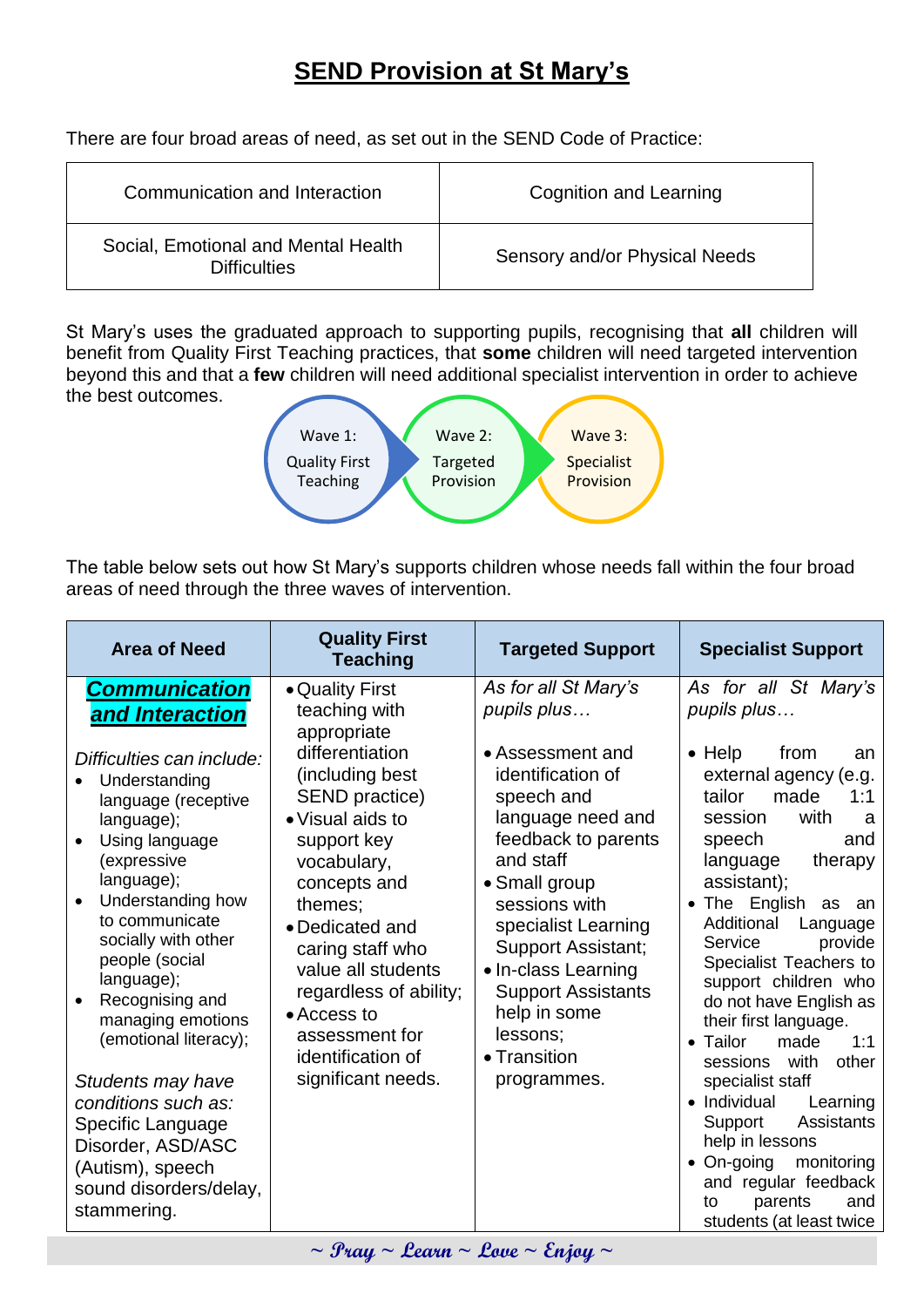|                                                                                                                                                                                                                                                                                                                                                                                                                                                          |                                                                                                                                                                                                                                                                                                                                                                                                                                                                          | per year and including<br>the Annual<br>Review<br>where an EHCP is in<br>place).                                                                                                                                                                                                                                                                                                                                                                                                                                                                                                                                                                                                                                      |
|----------------------------------------------------------------------------------------------------------------------------------------------------------------------------------------------------------------------------------------------------------------------------------------------------------------------------------------------------------------------------------------------------------------------------------------------------------|--------------------------------------------------------------------------------------------------------------------------------------------------------------------------------------------------------------------------------------------------------------------------------------------------------------------------------------------------------------------------------------------------------------------------------------------------------------------------|-----------------------------------------------------------------------------------------------------------------------------------------------------------------------------------------------------------------------------------------------------------------------------------------------------------------------------------------------------------------------------------------------------------------------------------------------------------------------------------------------------------------------------------------------------------------------------------------------------------------------------------------------------------------------------------------------------------------------|
| <b>Quality First</b><br><b>Teaching</b>                                                                                                                                                                                                                                                                                                                                                                                                                  | <b>Targeted Support</b>                                                                                                                                                                                                                                                                                                                                                                                                                                                  | <b>Specialist Support</b>                                                                                                                                                                                                                                                                                                                                                                                                                                                                                                                                                                                                                                                                                             |
| <b>Quality First</b><br>$\bullet$<br>teaching with<br>appropriate<br>differentiation<br>(including best<br>SEND practice);<br>Visual aids to<br>$\bullet$<br>support key<br>vocabulary,<br>concepts and<br>themes;<br>Access to<br>$\bullet$<br>assessment for<br>identification of<br>significant needs;<br>Transition<br>$\bullet$<br>programmes;<br>Dedicated and<br>$\bullet$<br>caring staff who<br>value all students<br>regardless of<br>ability. | pupils plus<br><b>Blocks of small</b><br>$\bullet$<br>group lessons that<br>focus on a range of<br>needs such as<br>sentence<br>composition,<br>comprehension,<br>working memory,<br>spelling;<br>Where needed,<br>$\bullet$<br>help from an<br>external agency<br>(e.g. Educational<br>Psychologist);<br><b>Learning Support</b><br>$\bullet$<br>Assistant help in<br>some lessons.<br>Access to<br>$\bullet$<br>technology to<br>support cognition<br>(e.g. Clicker 8) | As for all St Mary's<br>pupils plus<br>Tailor made 1:1<br>$\bullet$<br>tuition led by Class<br>Teachers and/or<br>specialist Learning<br><b>Support Assistants;</b><br>Help from an<br>$\bullet$<br>external agency<br>(e.g. Educational<br>Psychologist);<br>Regular reviews of<br>progress towards<br>agreed outcomes,<br>strategies and<br>interventions for<br>students, which<br>informs future<br>planning;<br>On-going<br>$\bullet$<br>monitoring and<br>regular feedback to<br>parents and<br>students (at least<br>twice per year and<br>including the<br><b>Annual Review</b><br>where an Education<br><b>Health and Care</b><br>Plan [EHCP] is in<br>place).<br>External agency<br>advice where<br>needed. |
| <b>Teaching</b>                                                                                                                                                                                                                                                                                                                                                                                                                                          | <b>Targeted Support</b>                                                                                                                                                                                                                                                                                                                                                                                                                                                  | <b>Specialist Support</b>                                                                                                                                                                                                                                                                                                                                                                                                                                                                                                                                                                                                                                                                                             |
| $\bullet$<br>teaching with<br>appropriate<br>differentiation<br>(including best<br>SEND practice);<br>Access to<br>$\bullet$<br>assessment for<br>identification of<br>significant needs;<br>Whole school                                                                                                                                                                                                                                                | pupils plus<br>• Access to<br>assessment for<br>identification of<br>significant needs<br>• Intervention groups -<br>behaviour/social<br>skills/self-<br>esteem/stress                                                                                                                                                                                                                                                                                                   | As for all St Mary's<br>pupils plus<br>• 1:1 adult mentoring;<br>Outside agency<br>input (eg.<br>Educational<br>Psychologist,<br><b>Fegans Counselling</b><br>Service, Early Help<br>Team, CAMHS,<br><b>Support from Health</b>                                                                                                                                                                                                                                                                                                                                                                                                                                                                                       |
|                                                                                                                                                                                                                                                                                                                                                                                                                                                          | <b>Quality First</b><br><b>Quality First</b><br>Reward System;                                                                                                                                                                                                                                                                                                                                                                                                           | As for all St Mary's<br>As for all St Mary's<br>management/anger                                                                                                                                                                                                                                                                                                                                                                                                                                                                                                                                                                                                                                                      |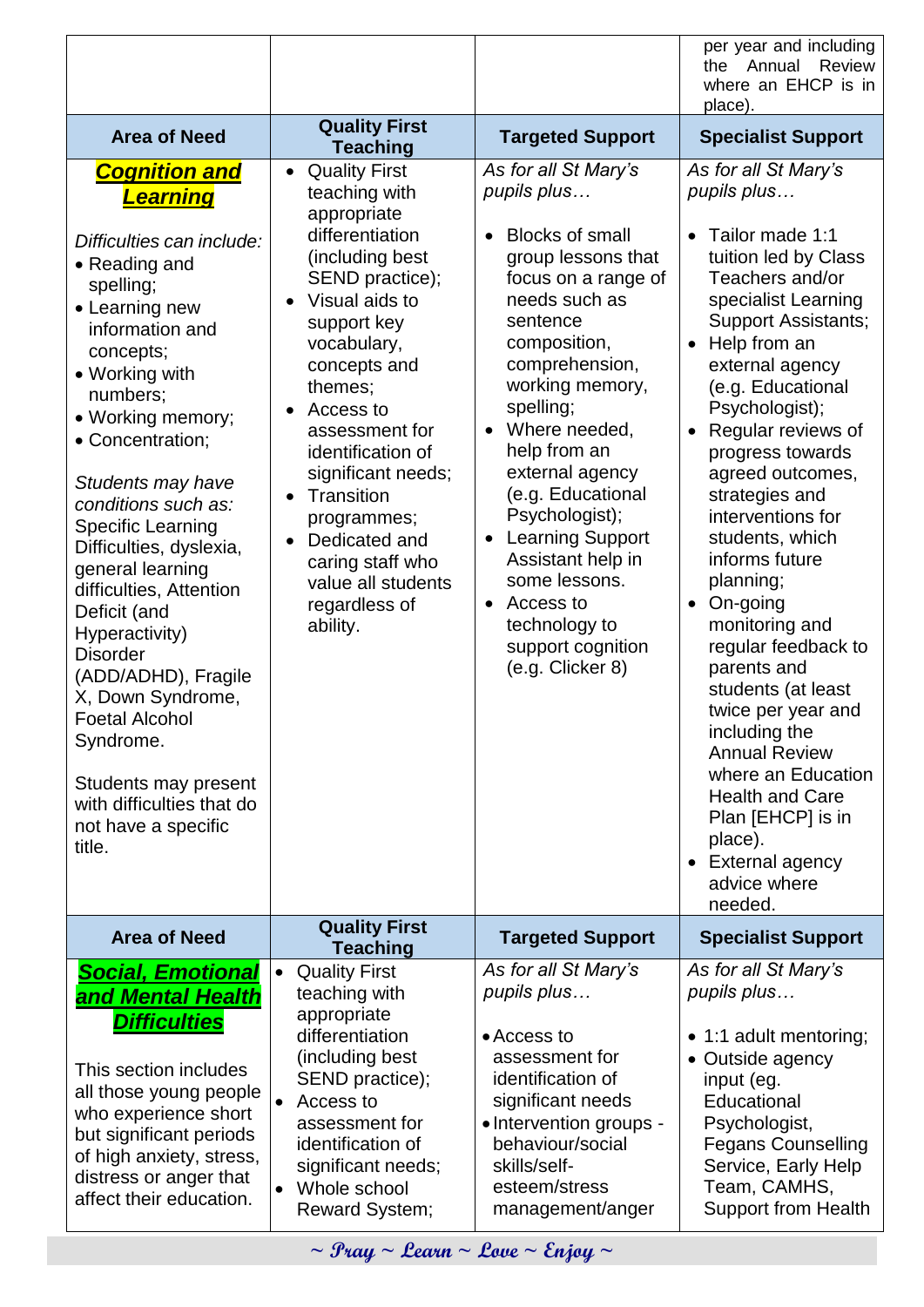| It also includes young<br>people who have a<br>range of longer-term<br>recognised mental<br>health conditions.<br>For both groups,<br>challenges can<br>include:<br>Forming and<br>maintaining<br>relationships;<br>Bereavement and loss<br>of all types, for<br>example divorce,<br>adoption; death of a<br>relative or pet, serious<br>illness;<br>Attitudes to<br>attainment;<br>Attendance;<br>Self-esteem;<br>Life outside school, for<br>example, young<br>carers. | In-class Circle Time;<br>$\bullet$<br>Whole school policy<br>for behaviour<br>management with<br>graduated<br>response;<br>Anti-bullying policy;<br>Play leaders;<br>Dedicated and<br>$\bullet$<br>caring staff who<br>value all students<br>regardless of ability.                                                                                                                                                                | management/nurture;<br>· In-class support in<br>some lessons.                                                                                                                                                                                                                                                                                                                                              | and Social Care<br>team, school nurse);<br>• Flexible timetables:<br>• In-class support<br>from Learning<br>Support<br>Assistants/Class<br>Teacher;<br>• Personal Special<br><b>Educational Support</b><br>Plan.                                                                                                                                                                                                                                                                                                                                  |
|--------------------------------------------------------------------------------------------------------------------------------------------------------------------------------------------------------------------------------------------------------------------------------------------------------------------------------------------------------------------------------------------------------------------------------------------------------------------------|------------------------------------------------------------------------------------------------------------------------------------------------------------------------------------------------------------------------------------------------------------------------------------------------------------------------------------------------------------------------------------------------------------------------------------|------------------------------------------------------------------------------------------------------------------------------------------------------------------------------------------------------------------------------------------------------------------------------------------------------------------------------------------------------------------------------------------------------------|---------------------------------------------------------------------------------------------------------------------------------------------------------------------------------------------------------------------------------------------------------------------------------------------------------------------------------------------------------------------------------------------------------------------------------------------------------------------------------------------------------------------------------------------------|
| <b>Area of Need</b>                                                                                                                                                                                                                                                                                                                                                                                                                                                      | <b>Quality First</b><br><b>Teaching</b>                                                                                                                                                                                                                                                                                                                                                                                            | <b>Targeted Support</b>                                                                                                                                                                                                                                                                                                                                                                                    | <b>Specialist Support</b>                                                                                                                                                                                                                                                                                                                                                                                                                                                                                                                         |
| <b>Sensory and/or</b><br><b>Physical Needs</b><br>Difficulties can<br>include:<br>• Vision;<br>Hearing;<br>Gross motor co-<br>ordination;<br>Fine motor co-<br>ordination;<br>Self-organisation<br>$\bullet$<br>for daily living;<br>Sensory<br>$\bullet$<br>processing.<br>Students may have<br>conditions such as:<br>cerebral palsy,<br>physical injury,<br><b>Sensory Processing</b><br>Disorder and<br>dyspraxia.                                                   | <b>Quality First</b><br>$\bullet$<br>teaching with<br>appropriate<br>differentiation<br>(including best<br>SEND practice);<br>Visual aids to<br>support key<br>vocabulary,<br>concepts and<br>themes;<br>School adheres to<br>quidelines on<br>physical access;<br>• Access to<br>assessment for<br>identification of<br>significant needs;<br>• Dedicated and<br>caring staff who<br>value all students<br>regardless of ability. | As for all St Mary's<br>pupils plus<br>• Small group<br>handwriting /fine<br>motor/keyboard<br>skills training, eg<br>Jump Ahead<br>programme;<br>Access to the<br>$\bullet$<br><b>School Nurse</b><br>Service:<br>Access to assistive<br>$\bullet$<br>technology,<br>software, and iPad<br>applications.<br>Access to in-<br>$\bullet$<br>class/playtime<br><b>Learning Support</b><br>Assistant support. | As for all St Mary's<br>pupils plus<br>• Personalised<br>support plans;<br>• 1:1 outside agency<br>support from<br><b>Advisory Teachers;</b><br>• Individual<br>handwriting /fine<br>motor skills training;<br>• Specialist<br>equipment and<br>materials, such as<br>low vision aids and<br>enlarged adapted<br>resources;<br>• Access to assistive<br>technology,<br>software, audio<br>digital books and<br>IPod applications;<br>• Targeted Learning<br><b>Support Assistant</b><br>help for complex<br>medical needs,<br>including practical |

**~ Pray ~ Learn ~ Love ~ Enjoy ~**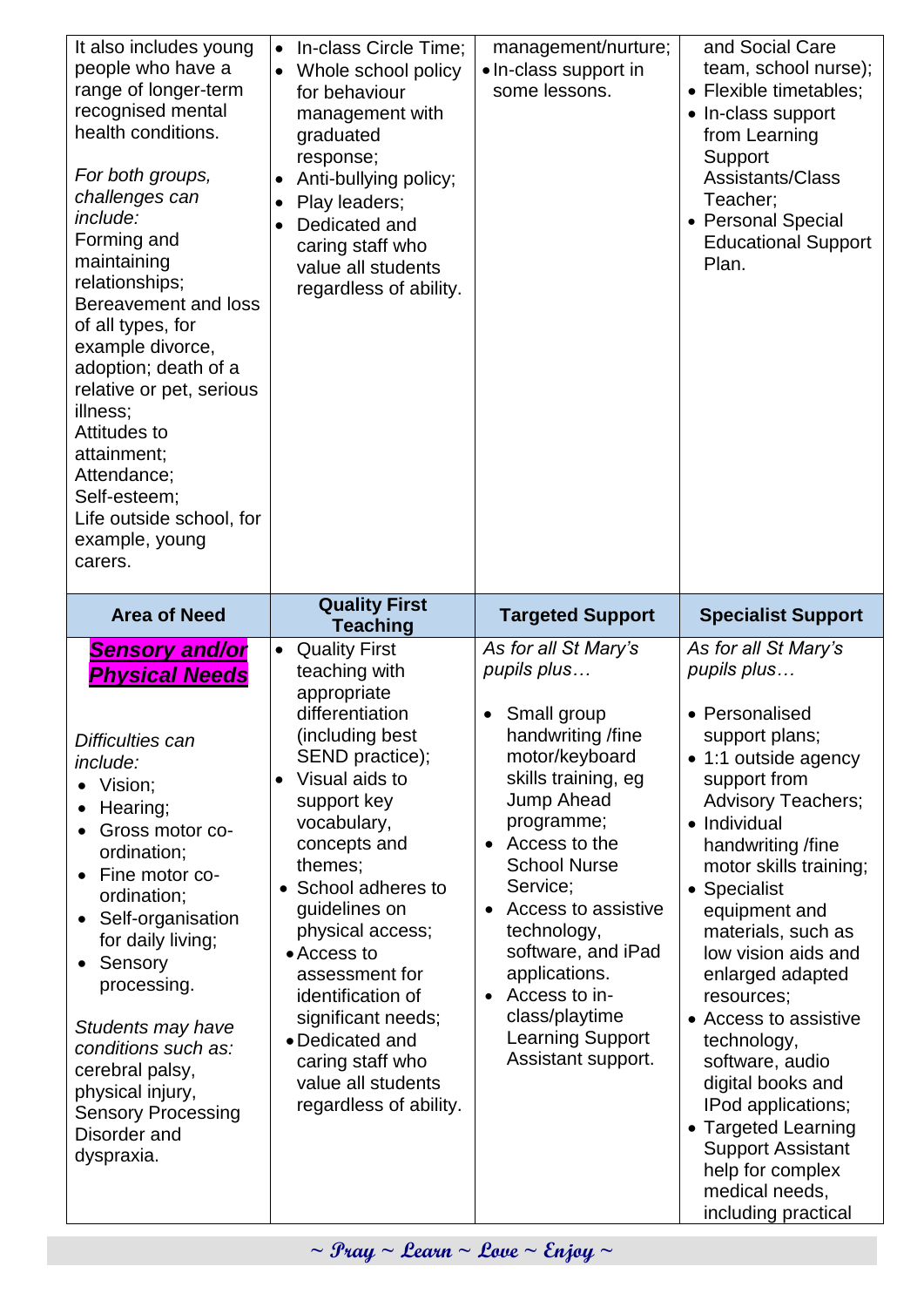## **Frequently Asked Questions**

## **What should I do if I think my child may need extra support?**

At St Mary's, we value the parent-school relationship and recognize the pivotal role of parents as the prime educators of their children. We appreciate that no one knows a child better than their parents/carers, so we encourage any parent/carer concerned about their child to contact the class teacher once their child has joined St Mary's. In addition, our Inclusion Lead, Mr Getty, is responsible for all children with special educational needs at the school and is available to discuss any concerns or queries. The planned provision for any child identified as having a special educational need is tailored to meet their specific need/s and their progress will then be monitored closely and, if appropriate, advice or support obtained from other professionals.

## **How does St Mary's know if my child needs extra help?**

- Information from your child's pre-school/nursery or previous school.
- Home visit by class teacher prior to starting school
- Class teacher visit to feeder pre-school to observe your child and speak to their key worker
- Information from other professionals who have worked with your child, for example a speech and language therapist or consultant paediatrician.
- Once in school, checking your child's progress and development regularly, identifying areas of difficulty, and comparing achievements to that of children of a similar age.
- If we have concerns we may ask your permission to contact other professionals to give advice and support.

## **How will school staff support my child?**

Your child's needs will be met within the class supported by high quality teaching (Quality First Teaching), which is planned to facilitate all children's learning and progression. All children will be given appropriate tasks and materials.

- Your child's own perceptions of his/her strengths and difficulties are important and he/she will be encouraged to be involved in monitoring and reviewing his/her progress through self-assessment and self-evaluation with the use of pupil-voice.
- The progress of all children is reviewed on a termly basis.
- Where necessary, your child's class teacher will discuss your child's needs with the relevant Subject Leader, in the first instance, then the SENCO/Inclusion Lead. Advice on new strategies may be suggested for use in the classroom. If there is little or no improvement, staff will assess to decide upon outcomes, then plan appropriate interventions to put in place to provide support. These interventions will be recorded on an Additional Needs Plan which will be discussed with you, reviewed regularly for effectiveness, and revised as appropriate with your permission.
- Where necessary the school may wish to ask for support from outside agencies, which will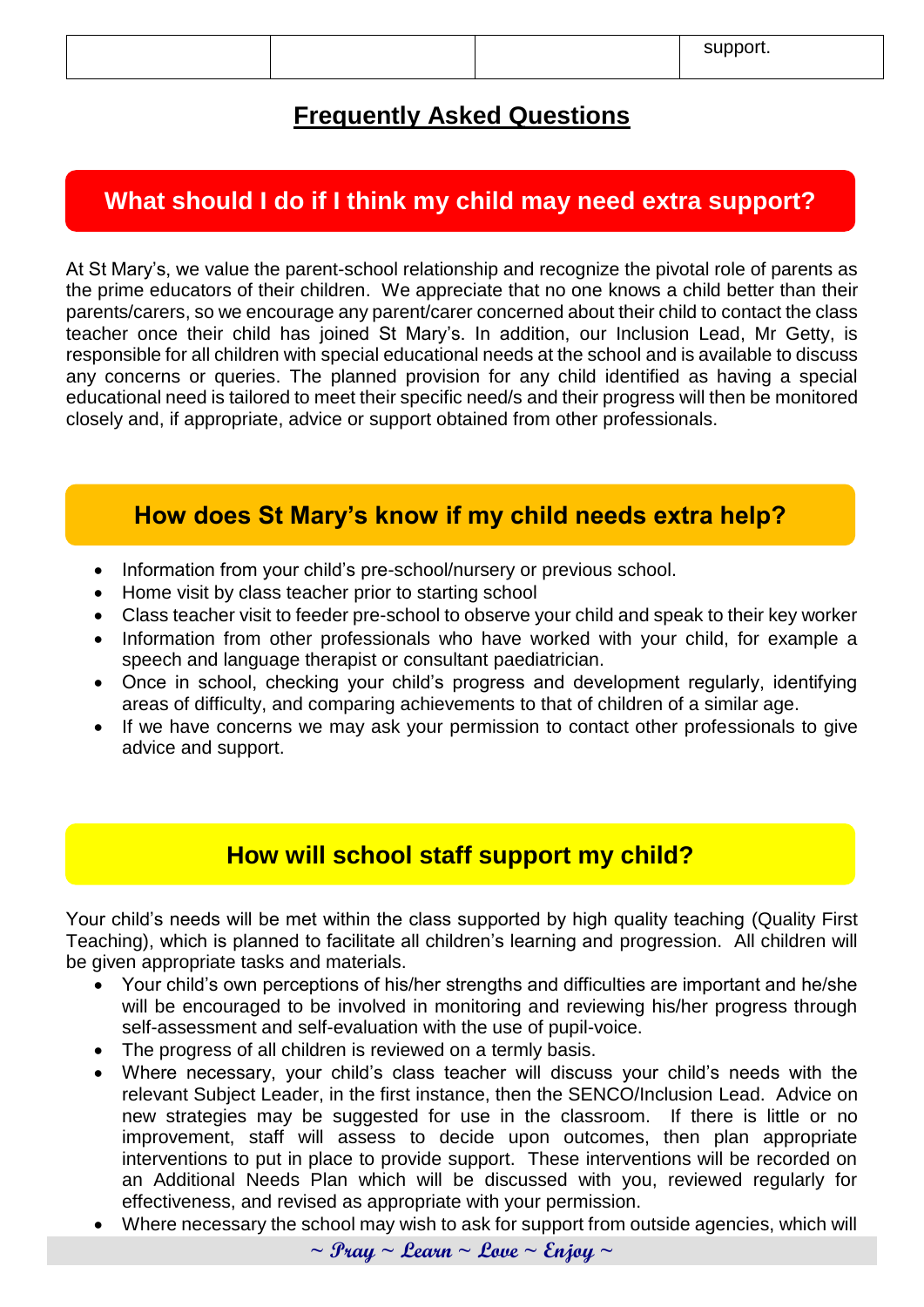be discussed with you and a referral made, again, with your permission.

- There is a designated ISEND Link Governor who liaises with the SENCO/Inclusion Lead regularly.
- Learning targets are given regularly throughout the year and are reviewed in order to provide personalised learning.
- Children work in a variety of groupings for example, small supported groups, one to one with an adult, mixed ability and similar ability groups.
- Your child's own perceptions of his/her strengths and difficulties are important and, he/she will be encouraged to be involved in monitoring and reviewing his/her progress through self-assessment and self-evaluation with the use of pupil voice strategies.

#### **How is the decision made about what type and how much support my child will receive?**

- Every child's progress is tracked throughout the year if the rate of progress is lower than expected for your child's age, the Class Teacher will review the class provision within Quality First Teaching.
- The monitoring of individual pupil progress through Pupil Progress Meetings, held three times a year, ensures that new concerns are discussed and current interventions are reviewed for impact. Any outcomes from these meetings will be communicated to you by the Class Teacher.
- If there continues to be little or no progress, the Class Teacher will consult with the Subject Leader and put into place any advice given.
- If progress remains still lower than age related expectations, the Class Teacher will consult with the SENCO/Inclusion Lead.
- Each child's needs are assessed individually, using the SEN Code of Practice guidance.
- Reports and assessments from outside agencies, for example the Educational Psychology Service or Speech and Language Therapy Service, will often be used to inform the type and level of support, and/or resources necessary.
- If support over and above the curriculum provided for the year group in general is required, your child may be entered on to the school's SEND Register. You will be informed of this. Pupils will remain on the Register until either they leave school or until they no longer require extra intervention. Parent/carer views and wishes are always taken into account.
- At this point, Class Teachers will produce Additional Needs Plans for those children who are receiving a variety of interventions. These plans are written in Terms One, Three and Five. These will be presented to you for your comments and agreement, usually via email.
- As a result of the above, face-to-face review meetings may be necessary to discuss your child's progress towards their agreed outcomes and any revision of the provision. These involve yourself, your child (if appropriate) and relevant staff and can be held at least 3 times per year.
- Where progress continues to be lower than expected despite a range of interventions, the SENCO/Inclusion Lead will meet with you to discuss applying for assessment by an Educational Psychologist. The application is made to East Sussex County Council. In cases where complex or multiple needs are identified, an EHCP can be set up in conjunction with you, your child, school and County. This plan will detail agreed outcomes and the provision necessary to achieve them. The plan is held in place until your child either becomes 25 or until it is decided that they no longer require extra intervention.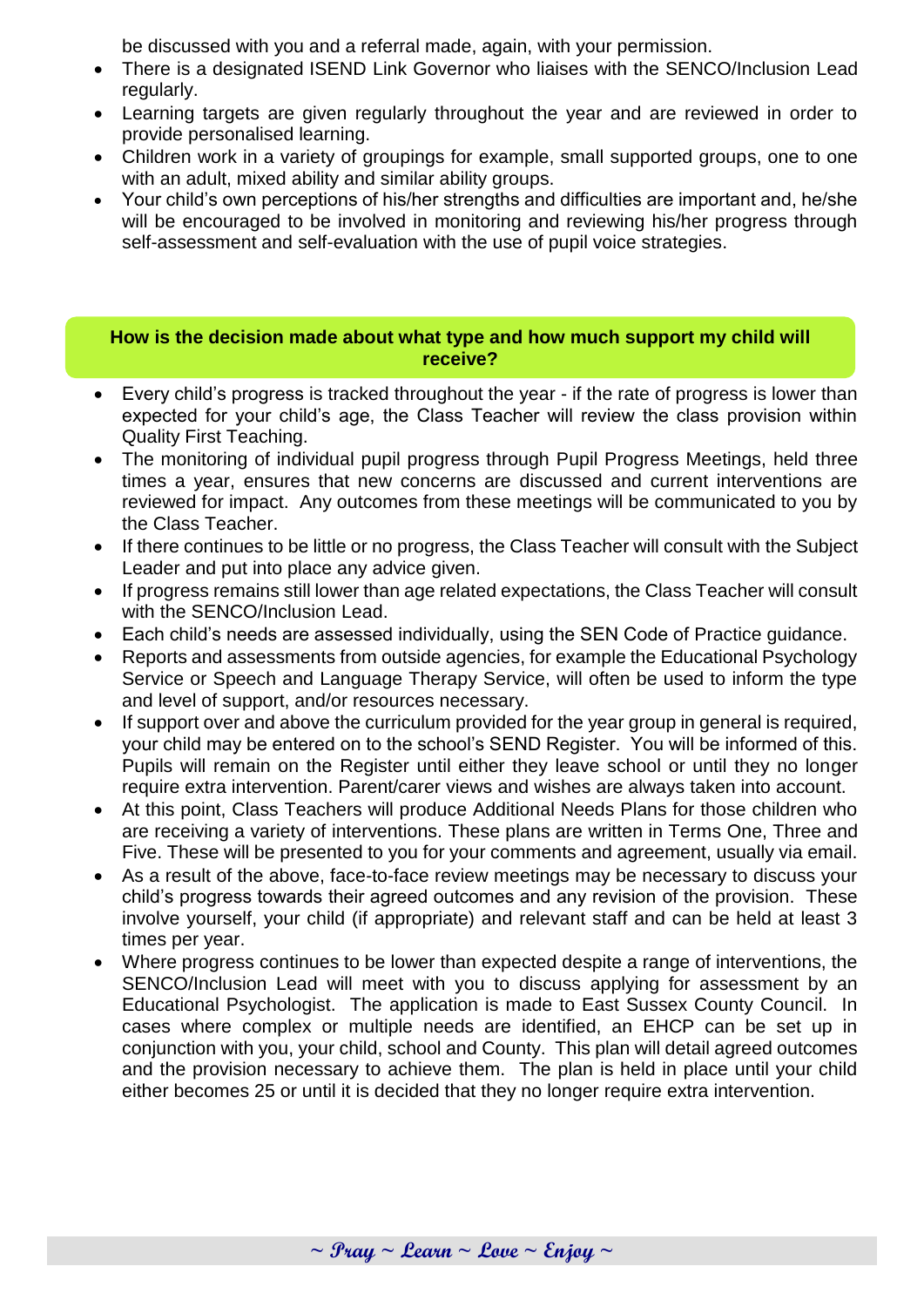#### **How are the school's resources allocated and matched to children's special educational needs?**

- Funding for pupils with special educational needs is currently managed by the Senior Leadership Team (including SENCO/Inclusion Lead) and the School Business Manager.
- Appropriate resources to support each child's learning needs are purchased as necessary.

#### **How will both you and I know how my child is doing and how will you help me to support my child's learning?**

- Regular Parents' Consultation evenings to review progress and targets, discuss and agree ways in which you can support your child at home are held at least twice yearly, more frequently if appropriate.
- We have an open door policy with Class Teacher/ Inclusion Lead /Head.
- Annual reports are written by the class teacher.
- Reports from outside agencies shared/discussed as appropriate.
- Additional Needs Plans communicated to you, usually via email, for your information and comment. This gives an opportunity to report on progress, review effectiveness of interventions and strategies provided and revise outcomes/targets/plans as necessary.
- Opportunities to develop your understanding and knowledge of the curriculum.

### **How will the curriculum be matched to my child's needs?**

- The Class Teacher will cater for your child's individual needs through the planning and delivery of differentiated tasks and the provision of suitable learning experiences and resources.
- Provision for pupils is related specifically to their needs and may include small group support, individual class support and/or 1-1 tuition.
- The continual assessment of your child's individual progress by the Class Teacher will ensure that his/her needs are met appropriately. The progress of some pupils may need to be tracked in smaller steps, for example, through the use of Developmental Journals or The Glynde Gap P Scales. In addition, it may be appropriate to use information gathered from a diagnostic assessment, such as a Dyslexia Screening Test, to tailor the curriculum to your child's needs.
- The monitoring of individual pupil progress though Pupil Progress meetings, held three times per academic year, ensures that effective provision is in place for each child.
- A review of your child's Additional Needs Plan of provision and targets ensures that effective support is in place for learning.

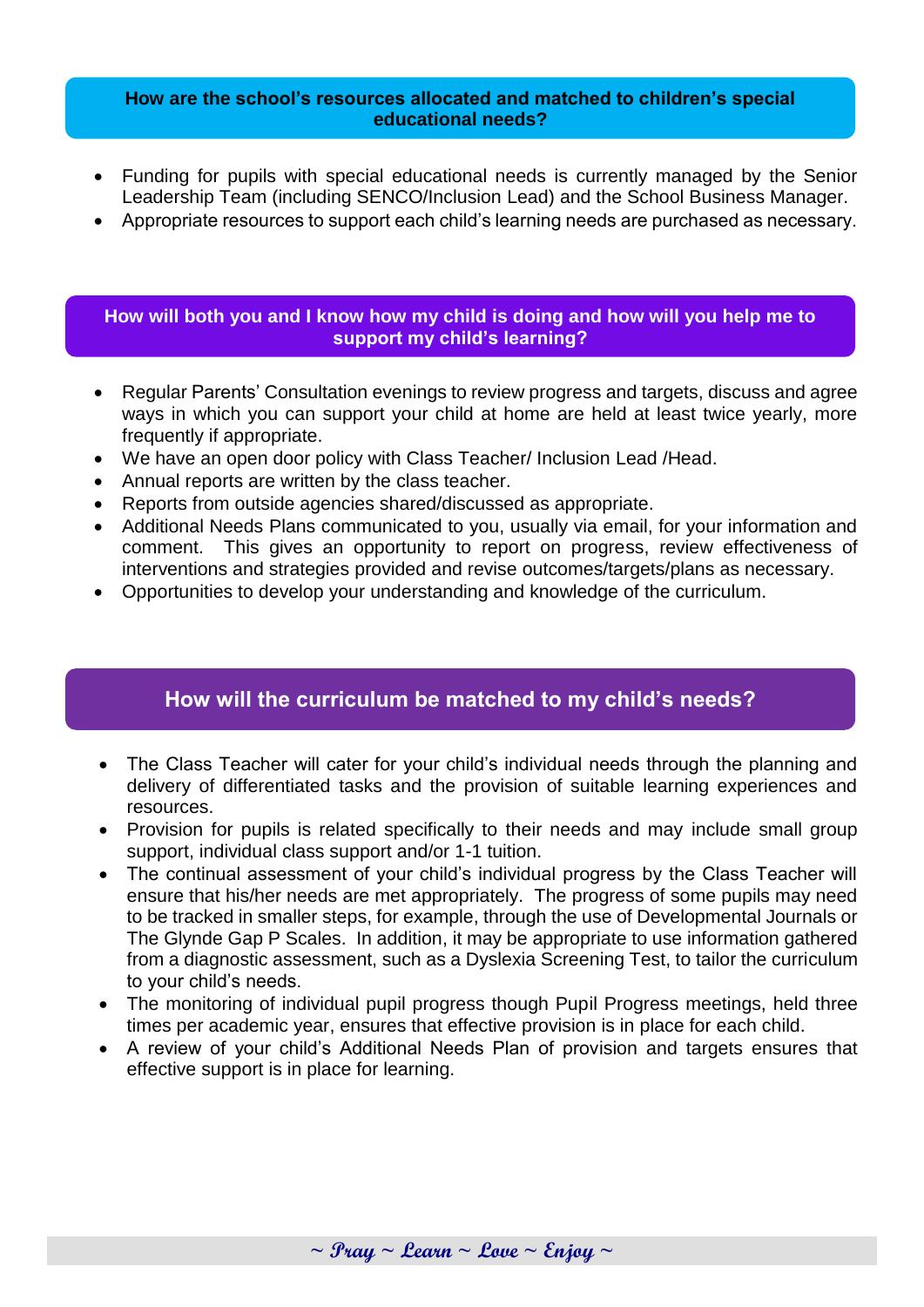## **What support will there be for my child's overall well-being?**

Support we can provide in school may include:

- behaviour programmes, including rewards and sanctions
- a comprehensive RSHE curriculum with key focus on well-being
- participating in events and workshops raising awareness of strategies for maintaining positive mental health and well-being
- pupil voice (questionnaire to ascertain your child's opinions about school life)
- social support from the Inclusion Team at playtimes
- structured playtimes using playground zones
- social skills and friendship groups
- gardening well-being groups for identified children
- 1:1 mentoring for those needing time to talk to an adult

The Class Teacher has overall responsibility for the overall well-being of every child in their class; if you have any worries speak to them first. If further support is needed the Class Teacher will speak to, or put you in contact with, the SENCO/Inclusion Lead.

#### **What should I do if I am concerned about the provision my child is receiving?**

The fundamental objective of the school is to create and maintain a safe, happy and healthy learning environment where every pupil can achieve their full potential. Our aim is to work collaboratively with parents, children, staff and Senior Leadership Team. It is recognised that from time to time parents may have issues with the way the school discharges its responsibilities to meet its obligations, and these issues may be raised as complaints directly with the school. (Reference: Complaints Policy)

#### **How accessible is the school environment?**

We have an accessibility plan which is available. The school site is largely wheelchair accessible; although there are steps within the school, we work to overcome these obstacles. We have disabled toilets that are large enough to accommodate changing and suitable for wheelchair users.

Visual timetables are used in all classrooms, as well as labelled resources, to facilitate children who need this support. The outdoors environment is accessible.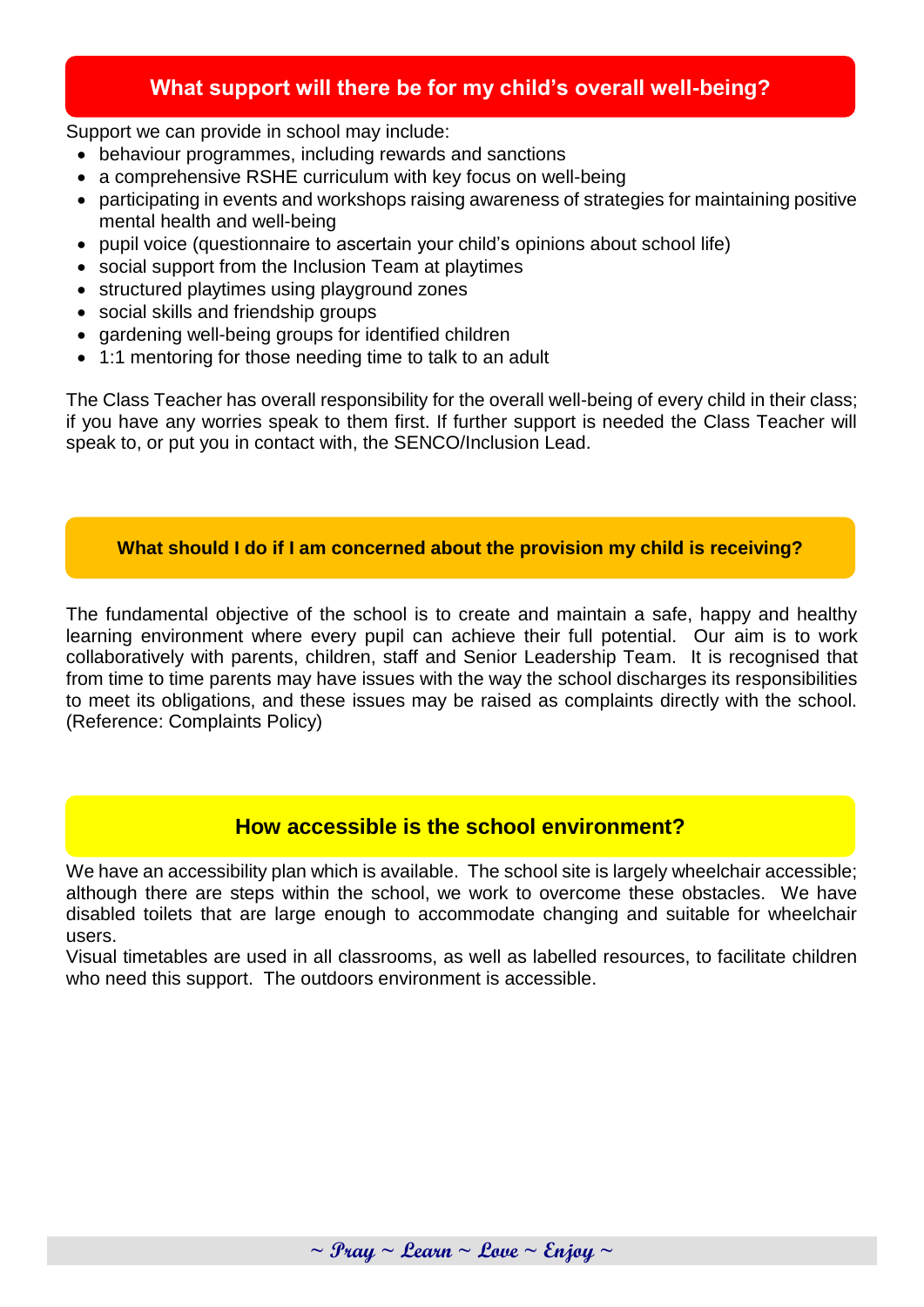#### **How will the school prepare and support my child to join the school, transfer to a new school or the next stage of education and life?**

- Induction events take place during the summer term for all children who are joining the Foundation Stage in September.
- Close liaison between Inclusion Lead, teachers in Early Years, Key Stage 3 and dual placement settings – this may involve multi-agency meetings to support the transition.
- Good transfer of all SEN information.
- Previous schools contacted for information sharing
- Flexible entry to Early Years Foundation Stage class in Reception.
- Transition to new class facilitated by 'Meet the New Teacher' sessions during the summer term with new class teachers and environment.
- Personalised transition booklets created and shared with pupils throughout Term 6 to support reassurance and reinforcement of changes for parents/carers to use throughout the summer.
- Allocated Staff Meeting time for Class Teachers to conduct thorough transition handovers.
- Transition sessions for Year 6 pupils during the summer term or earlier if necessary.
- New schools are invited to attend any reviews prior to transition.
- Liaison with relevant settings when necessary.

#### **How are parents involved in the school? How can I be involved?**

All parents are actively encouraged to take part in the school community. This may include for example, assemblies, workshops, sharing any skills and school visits.

#### **What does St Mary's do to support children with medical needs?**

- Administration of medicines with signed parental permission.
- First Aiders who have First Aid at Work and Paediatric First Aid qualifications.

If your child has significant medical needs, these will need to be discussed with the Class Teacher and Inclusion Lead so that suitable support for you and your child can be decided upon. If appropriate, a Health Care Plan will be prepared.

#### **NB Class Teachers have overall responsibility for the wellbeing of each child in their class.**